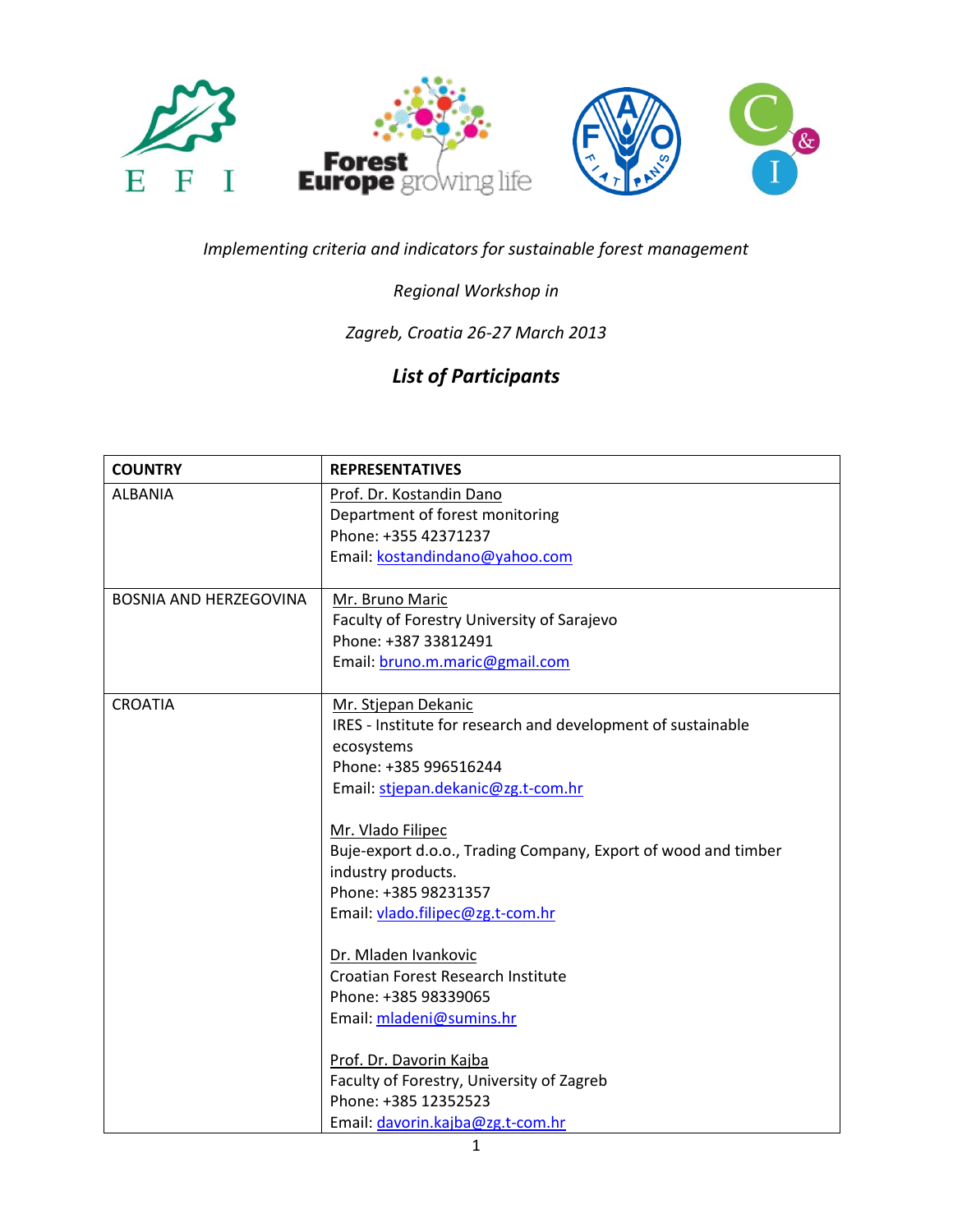| <b>COUNTRY</b>  | <b>REPRESENTATIVES</b>                                             |
|-----------------|--------------------------------------------------------------------|
|                 | Dr. Tono Kruzic                                                    |
|                 | Ministry of Agriculture                                            |
|                 | Phone: +385 98335471                                               |
|                 | Email: tono.kruzic@mrrfeu.hr                                       |
|                 | Dr. Elvis Paladinic                                                |
|                 | Croatian Forest Research Institute                                 |
|                 | Phone: +385 16311580                                               |
|                 | Email: elvisp@sumins.hr                                            |
|                 | Mr. Stjepan Posavec                                                |
|                 | Faculty of Forestry, University of Zagreb                          |
|                 | Phone: +385 12352455                                               |
|                 | Email: sposavec@sumfak.hr                                          |
|                 | Mr. Vedran Segota                                                  |
|                 | Institute for Research and Development of Sustainable Ecosystems   |
|                 | Phone: +385 99 73 25 514                                           |
|                 | Email: vedran.segota@ires.hr                                       |
|                 |                                                                    |
|                 | Mr. Bukovina Tihomir                                               |
|                 | Ministry of Agriculture                                            |
|                 | Phone: +385 995023236                                              |
|                 | Email: tihomir.bukovina@gmail.com                                  |
|                 | Mr. Domagoj Troha                                                  |
|                 | Croatian forests Ltd                                               |
|                 | Phone: +385 14804211                                               |
|                 | Email: domagoj.troha@hrsume.hr                                     |
|                 | Dr. Dijana Vuletic                                                 |
|                 | Croatian Forest Research Institute                                 |
|                 | Phone: +385 16273000                                               |
|                 | Email: dijanav@sumins.hr                                           |
| MACEDONIA, TFYR | Ms. Jana Jovanovska                                                |
|                 | Ministry of Agriculture, Forestry and Water Economy                |
|                 | Phone: +389 70608446                                               |
|                 | Email.: jana.jovanovska@gmail.com                                  |
|                 | Prof. Dr. Pande Trajkov                                            |
|                 | Faculty of Forestry - University "Ss. Kiril and Metodij" of Skopje |
|                 | Phone: +389 70517518                                               |
|                 | Email.: ptrajkov@sf.ukim.edu.mk                                    |
|                 |                                                                    |
|                 |                                                                    |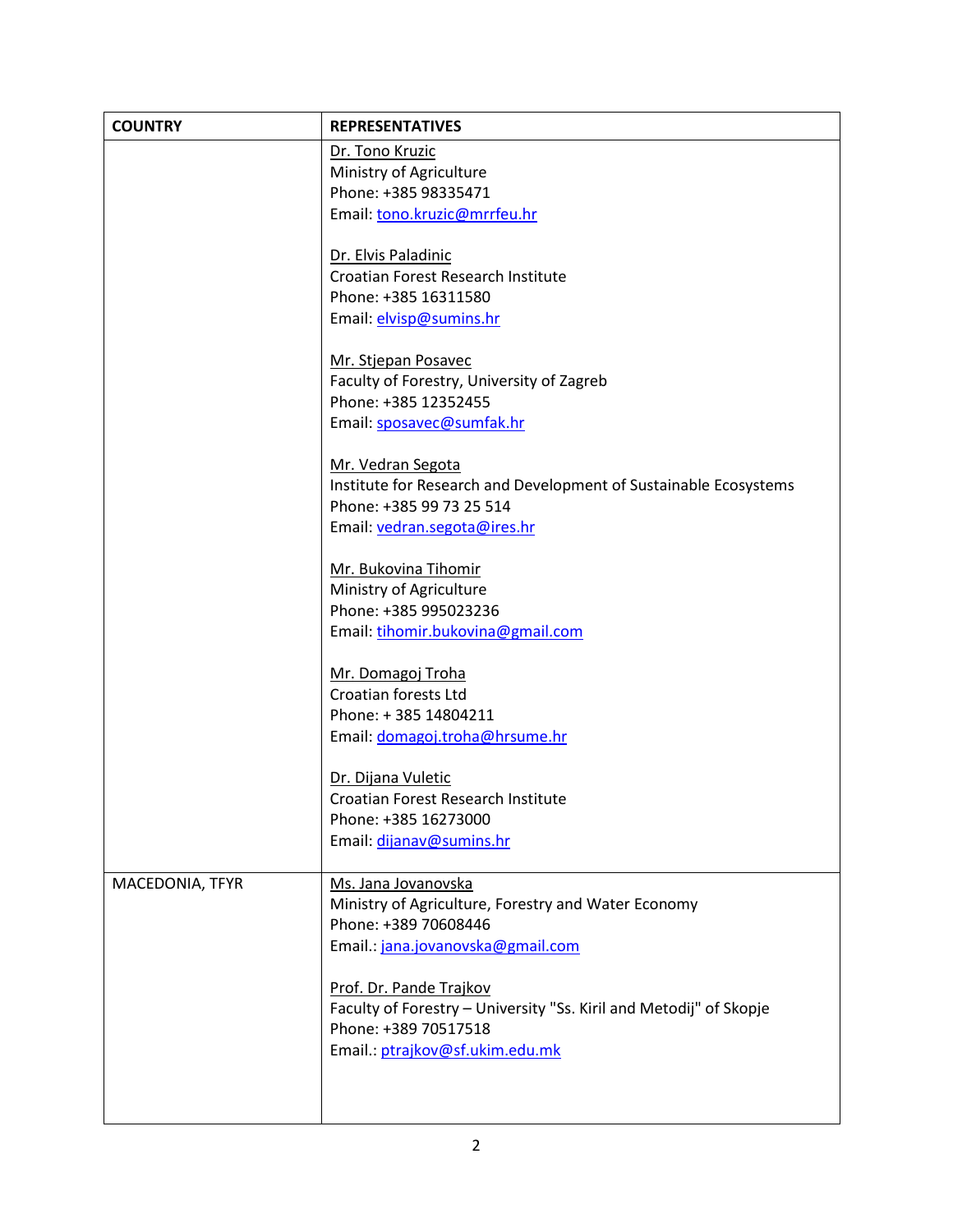| <b>COUNTRY</b>    | <b>REPRESENTATIVES</b>                                                |
|-------------------|-----------------------------------------------------------------------|
| <b>MONTENEGRO</b> | Dr. Dragan Roganovic                                                  |
|                   | <b>Environmental Protection Agency</b>                                |
|                   | Phone: +382 20618395                                                  |
|                   | Email.: roganovicd@t-com.me                                           |
|                   |                                                                       |
| <b>SFRBIA</b>     | Mr. Dusan Jovic                                                       |
|                   | Ministry of Agriculture, Forestry and Water Management-Directorate of |
|                   | <b>Forests</b>                                                        |
|                   | Phone: +381 113130134                                                 |
|                   | Email: dusan.jovic@minpolj.gov.rs                                     |
|                   |                                                                       |
|                   | Mr. Slavisa Popovic                                                   |
|                   | <b>Forests Department</b>                                             |
|                   | Serbian Environmental Protection Agency                               |
|                   | Phone: +381 646343101                                                 |
|                   | Email: slavisa.popovic@sepa.gov.rs                                    |
|                   |                                                                       |
| <b>SLOVENIA</b>   | Dr. Spela Pezdevsek Malovrh                                           |
|                   | Biotechnical Faculty, Department of forestry                          |
|                   | Phone: +386 3203522                                                   |
|                   | Email: spela.pezdevsek.malovrh@bf.uni-lj.si                           |
|                   |                                                                       |

| <b>ORGANIZATIONS</b>            | <b>REPRESENTATIVES</b>                               |
|---------------------------------|------------------------------------------------------|
| <b>BIOVERSITY INTERNATIONAL</b> | Dr. Jarkko Koskela                                   |
|                                 | <b>Bioversity International</b>                      |
|                                 | Phone: +39 066118223                                 |
|                                 | Email: j.koskela@cgiar.org                           |
|                                 |                                                      |
| <b>FOREST MANAGEMENT</b>        | Mr. Kushtrim Cukaj                                   |
| <b>BOARD OF KOSOVO</b>          | Forest Managment Board of Kosovo                     |
|                                 | Phone: +37 7 45734734                                |
|                                 | Email.: kushtrim.cukaj@rks-gov.net                   |
|                                 |                                                      |
| EFI                             | Mr. Filip Aggestam                                   |
|                                 | European Forest Institute, EFICEEC-EFISEE            |
|                                 | Central-East and South-East European Regional Office |
|                                 | Phone: +43 1476544418                                |
|                                 | Email: filip.aggestam@efi.int                        |
|                                 |                                                      |
|                                 | Ms. Antonija Beuk                                    |
|                                 | Researcher / Administrative Assistant                |
|                                 | European Forest Institute, EFICEEC-EFISEE            |
|                                 | Central-East and South-East European Regional Office |
|                                 | Phone: +385 12431517                                 |
|                                 | Email: antonija.beuk@efi.int                         |
|                                 |                                                      |